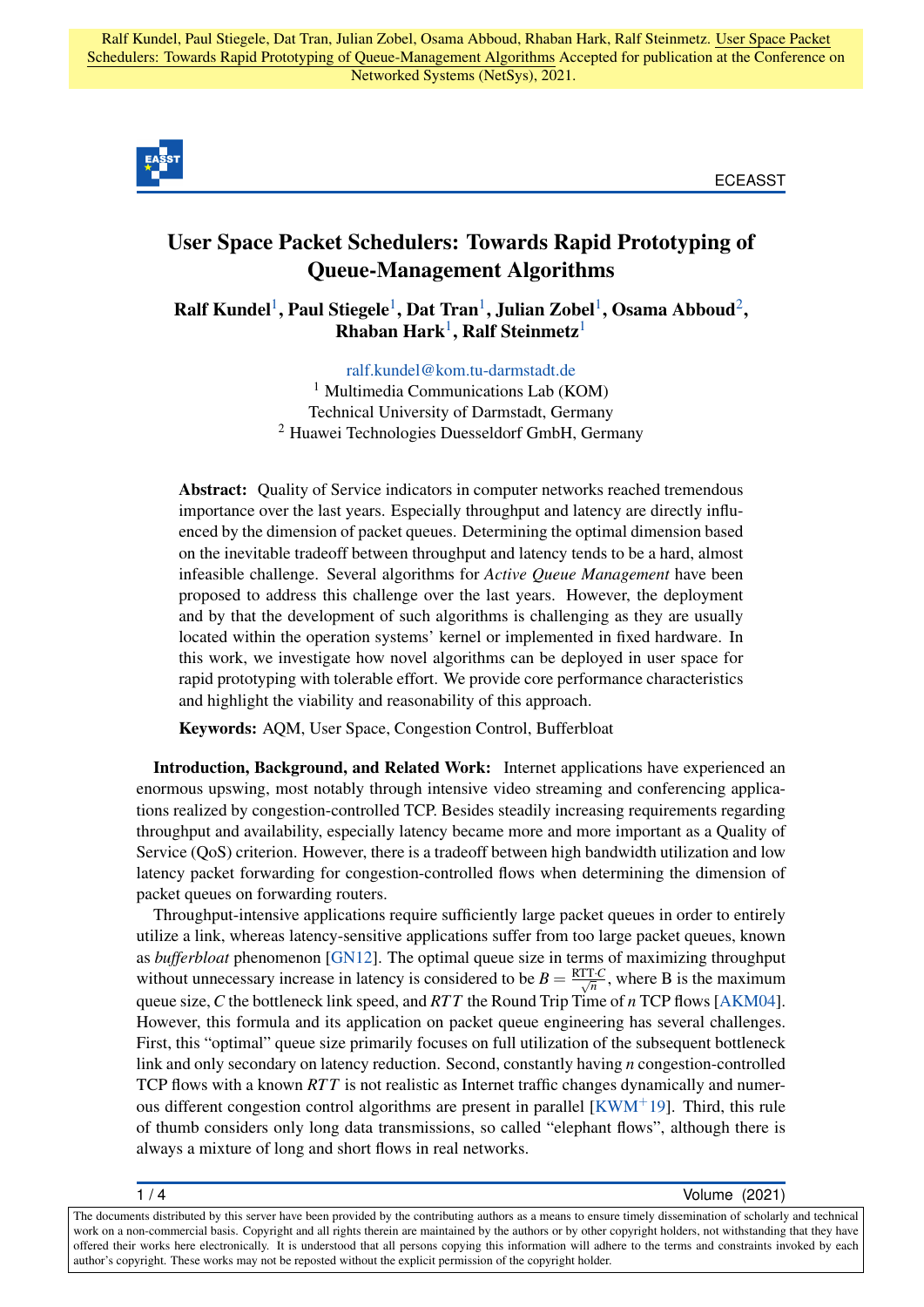## User Space Packet Schedulers



To this end, numerous general but advanced Active Queue Management (AQM) algorithms have been proposed [\[Ada13\]](#page-3-3)[\[KBV](#page-3-4)+18]. They tackle the problem of *bufferbloat* by intelligently dropping packets or marking them with a congestion notification bit. However, no algorithm fitting all use cases has been found to this point and it is unlikely to exist. Certainly, the development and experimental evaluation of such algorithms is challenging as they are either located within the operating system kernel, *e.g.*, the Linux kernel, or within hardware of packet forwarding chips (i.e., ASICs).

With this work, we propose the idea of packet queuing and scheduling in the user space for rapid prototyping and preliminary evaluation of novel AQM algorithms. Note that congestion control experiments are usually not performed by simulations, due to an easier reproduction of complexity and heterogeneity of real computer networks in emulation environments, mainly Mininet. Hence, our work focuses on network emulations.

The most related approach to this work is the Linux kernel extension *libnetfilter\_queue*<sup>[1](#page-1-0)</sup>. This library enables a hybrid coexistence of queues in the kernel space and a packet scheduler in the user space. The scheduler decides whether a packet is dropped or not based on packet metadata information. However, advanced queuing and scheduling structures exceed the API capabilities, *e.g.*, *front drop* instead of *tail drop* or *Push-In-Extract-Out* queues cannot be investigated.

Prototype and Preliminary Evaluation Results: In order to realize a user space queue emulator, we first investigate which programming languages should be used with regard to their packet I/O performance. For that, we create a simple Mininet topology  $h1 \leftrightarrow h2 \leftrightarrow h3$  consisting of three hosts. Host h1 and h3 perform a bandwidth performance test with the *IPerf3* tool. Host h2 is responsible to forward all packets from h1 to h3 and vice versa without queuing. To evaluate the performance of the packet forwarding, we measure the throughput of the *IPerf3* TCP flow and the observed round trip time (RTT). Performance characteristics for six different packet forwarding implementations are displayed in [Figure 1.](#page-2-0)

We use native *Linux kernel* and the userspace implementation in *C* as baseline. Forwarding incoming packets based on the *Linux kernel's* IPv4 routing table represents a theoretically achievable upper bound for throughput and a lower bound for RTT. The low-level user space implementation in *C*, compiled with -lpcap flags and no further optimizations, is supposed to be a even better upper bound for throughput. We realized four implementations in different programming languages with similar behavior to the baseline designs for the user space queuing system. Note that the user space implementations are built upon a raw socket kernel module and thus the kernel is still involved. They are implemented as multi-threaded applications and use raw sockets to receive and send packets. One thread receives packets on the first interface and immediately sends them out on the second one. The second thread is responsible for similar packet forwarding in the opposite direction. More threads per direction are only meaningful if a hardware network interface card with load balancer is in use. The third and main thread is responsible to monitor these two workers. This multi-threading approach achieves almost a twofold increase in forwarding performance compared to a single-threaded approach.

As depicted in [Figure 1,](#page-2-0) within the user space implementations, *Go* achieves the best RTT. The *C* user space baseline-implementation, in contrast, achieves the best throughput, but surprisingly also experiences a significantly higher RTT. This is caused by a different interrupt handling

<span id="page-1-0"></span><sup>&</sup>lt;sup>1</sup> The netfilter.org libnetfilter\_queue project. [www.netfilter.org/projects/libnetfilter](www.netfilter.org/projects/libnetfilter_queue/)\_queue/. Accessed: 2020-10-13.

| NetSys 2021                                                                                                                                                   | 2/4 |
|---------------------------------------------------------------------------------------------------------------------------------------------------------------|-----|
| The documents distributed by this server have been provided by the contributing authors as a means to ensure timely dissemination of scholarly and technical  |     |
| work on a non-commercial basis. Copyright and all rights therein are maintained by the authors or by other copyright holders, not withstanding that they have |     |
| offered their works here electronically. It is understood that all persons copying this information will adhere to the terms and constraints invoked by each  |     |
| author's copyright. These works may not be reposted without the explicit permission of the copyright holder.                                                  |     |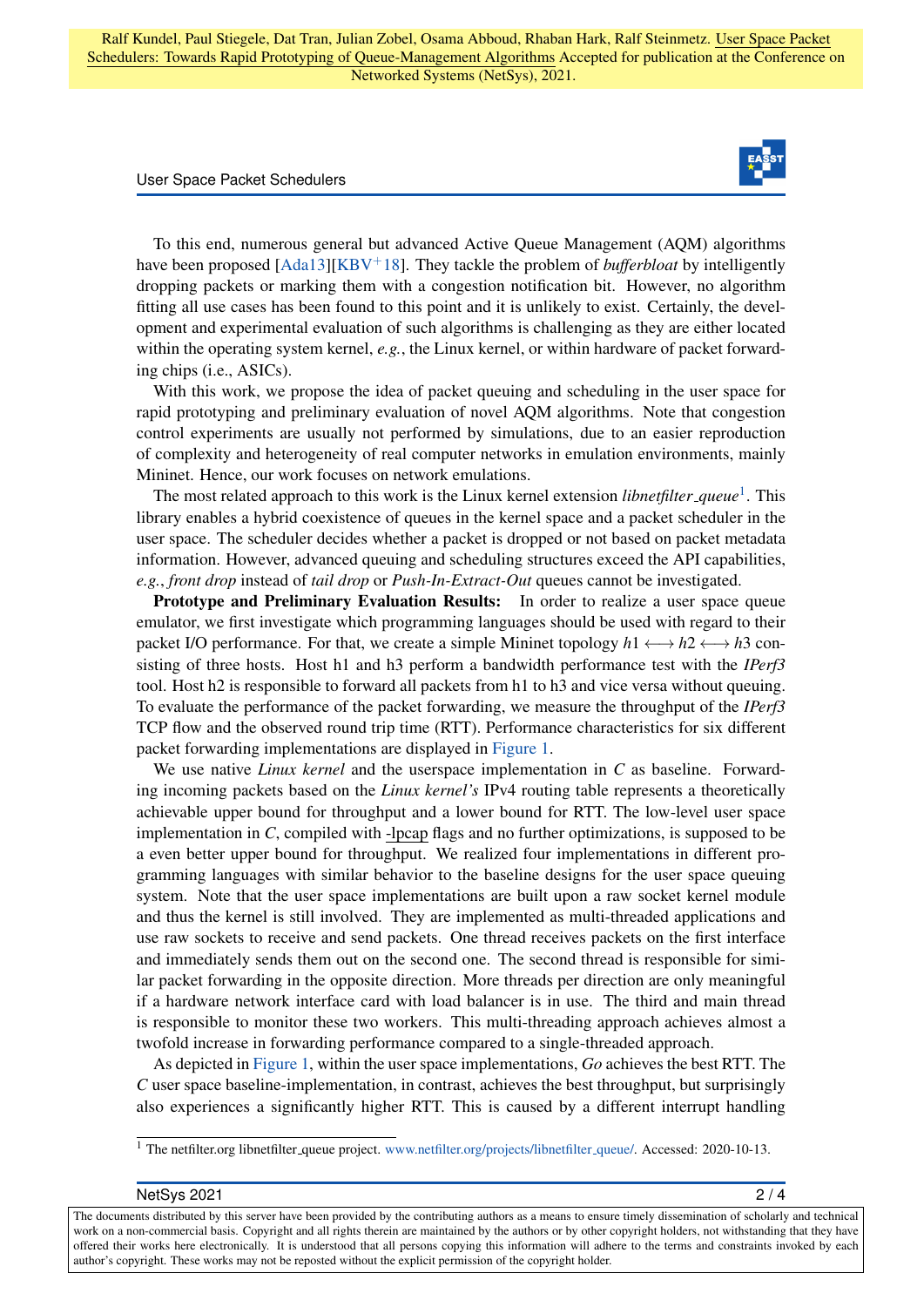Ralf Kundel, Paul Stiegele, Dat Tran, Julian Zobel, Osama Abboud, Rhaban Hark, Ralf Steinmetz. User Space Packet Schedulers: Towards Rapid Prototyping of Queue-Management Algorithms Accepted for publication at the Conference on Networked Systems (NetSys), 2021.

<span id="page-2-0"></span>

Figure 1: User space packet forwarding characteristics with disabled checksum offloading. The Linux IPv4 forwarding is by default part of the Linux kernel and represents an upper bound. All tests are compiled and running on a Intel Xeon D-1541 with Ubuntu 16.04 (kernel 4.4.0).

structure within the *C* raw socket implementation. Note that this comparison is an evaluation of the raw socket performance within these languages only and not a benchmark of the languages itself. In total, *Go* performed best considering both metrics of the four high-level languages.

As prototyping in the queueing system should be as easy as possible, a high-level language such as *Go*, *Rust* or *Python* is pursued instead of low-level *C*. As it performed best in our preceding tests, we decided to implement the user space queuing system in *Go*, including queues with exchangeable schedulers and AQM algorithms. To showcase the benefits of such a user space queuing system, the prototype was integrated into the previous Mininet topology, as depicted in [Figure 2a.](#page-2-1) For that, two experiments with different queue behavior were performed using (1) a *tail drop* queue and (2) a *front drop* queue with a rate limit of 50*Mbit*/*s* . In case of a full queue, when packet loss is unavoidable on receiving another packet, the former approach drops the new packet, while the latter drops the first in the queue and then adds the new packet at the tail. As the congestion control detects the packet loss earlier in the latter case, we assume a different behavior in both scenarios which shall be further investigated.

Exemplary results for both approaches are compared in [Figure 2b.](#page-2-1) In this concrete case,

<span id="page-2-1"></span>

Figure 2: Results of an exemplary user space queuing experiment. (a) Integration of queueing system into simple Mininet topology. (b) Packet latency for dropping packets in the front/tail of the queue while overflowing. Red bars mark dropped packets (22 tail drops, 15 front drops).

| 3/4                                                                                                                                                           | Volume (2021) |
|---------------------------------------------------------------------------------------------------------------------------------------------------------------|---------------|
| The documents distributed by this server have been provided by the contributing authors as a means to ensure timely dissemination of scholarly and technical  |               |
| work on a non-commercial basis. Copyright and all rights therein are maintained by the authors or by other copyright holders, not withstanding that they have |               |
| offered their works here electronically. It is understood that all persons copying this information will adhere to the terms and constraints invoked by each  |               |
| author's copyright. These works may not be reposted without the explicit permission of the copyright holder.                                                  |               |